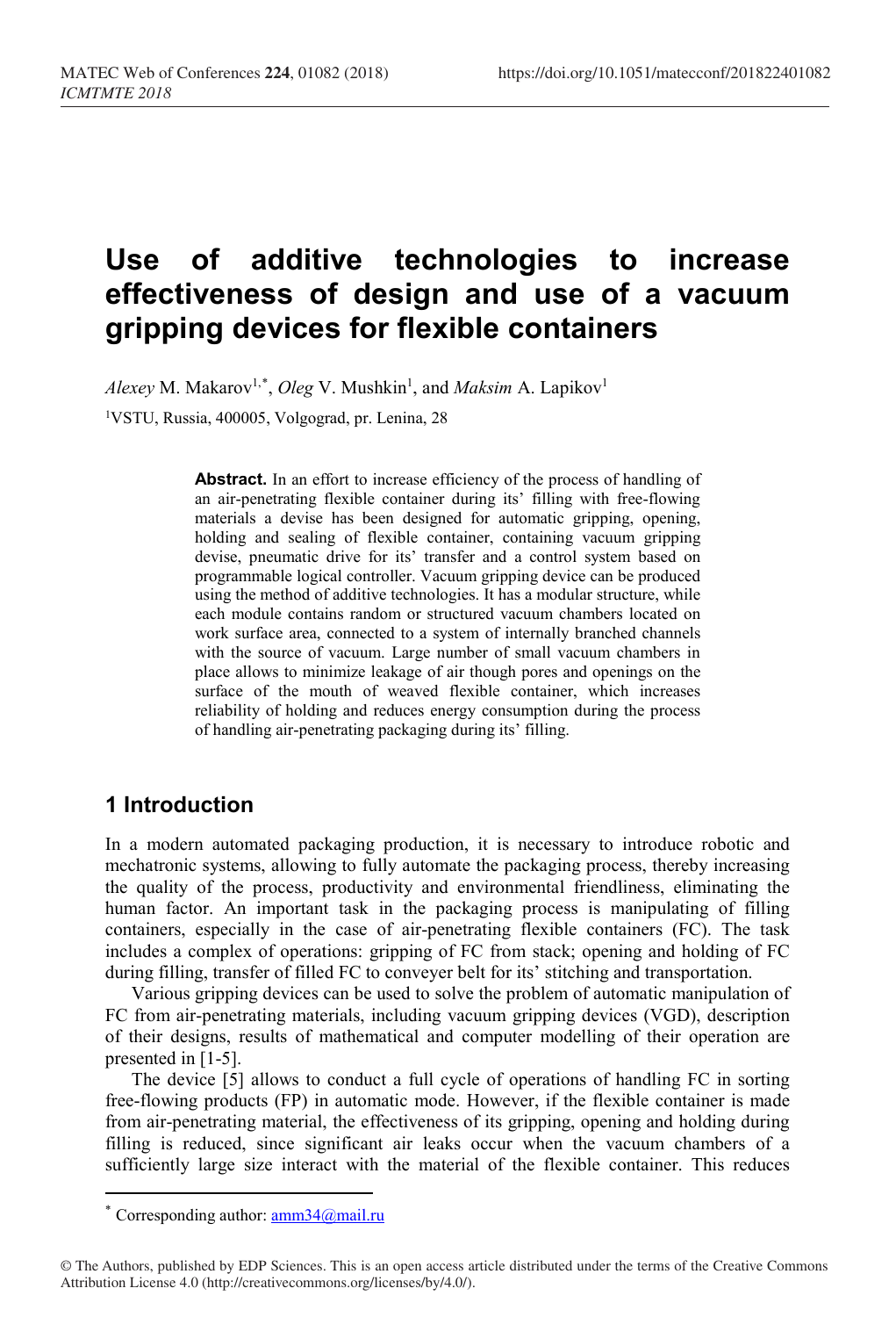energy efficiency and reliability of gripping and holding a flexible container during transportation and filling, and increases the likelihood of incorrect opening and holding of container, which can lead to defects during packaging, partial loss of bulk material, increase dust generation and also decrease performance of the overall process. Existing VGDs, for example, described in [6-7], also do not allow to solve this problem.

## **2 Materials and methods of research**

#### **2.1 Description of the device design**

A modular gripping device that allows to manipulate flexible containers has been developed to increase process efficiency of handling flexible container from air-penetrating material. (Fig. 1).



**Fig. 1.** Design of the modular vacuum gripping device: a - the main view, b - the cut B-B, c - the bottom view (on the working surface side).

Each module represents a housing, with a system of internally branched channels 3 connected to a vacuum source (not shown) through the openings 4, with a possibility of each section connected to a vacuum source independently. The system of internally branched channels 3 is opened by vacuum chambers 5 on the working (lower) surface of the modules, made in the form of truncated cones, with their large base facing the working surface and located in structured or random order throughout the working surface of the vacuum gripper.

Herewith, the summary linear dimensions of the central modules 1 of the vacuum gripper of the gripping mechanism correspond to the dimensions of the vacuum gripping of the opening mechanism, designed in the same way (shown in dotted lines in the Fig. 1) and are equal to no less than half the width of the flexible container 6. The dimensions of outer gripping modules 2 of the gripper mechanism are selected in such a way that the length of the working surface of the entire vacuum gripper is equal to the width of the neck of the closed flexible container 6.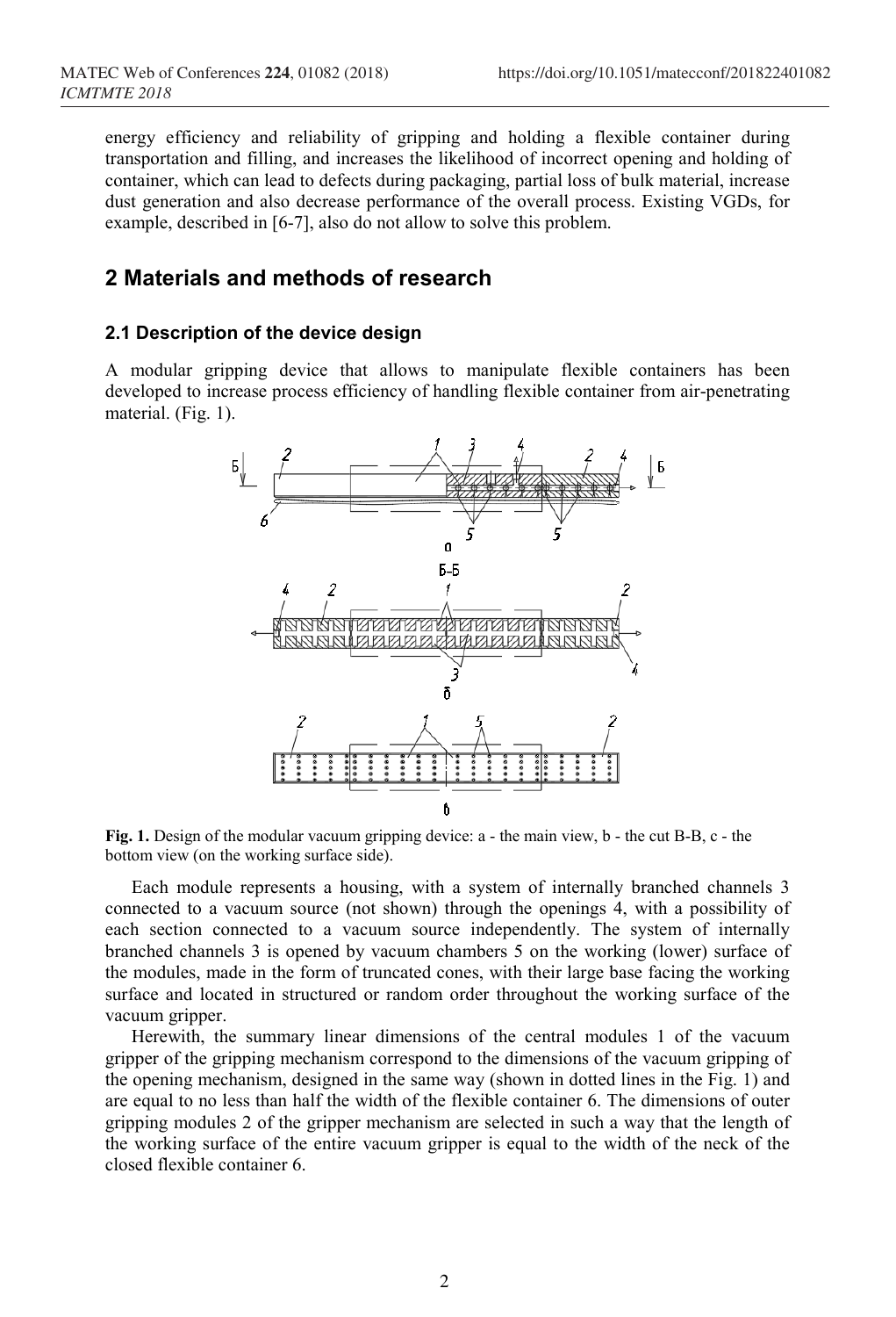#### **2.2 Computer modelling**

To evaluate the working capacity of the vacuum gripping device, a 3D model was designed and its operating principle was modeled using the Solid Works software package (Flow simulation library). The following assumptions have been made during creation of a computer model: absence of flexibility of the container in the area to be gripped and equal roughness of the surface of flexible container. Further, based on the assumptions made, coefficient of reduction in carrying capacity has been corrected.

To simulate air flows in vacuum gripper, required initial and boundary conditions have been set, type of analysis and precision of measurements have been selected. As a result, curves of distribution of air pressure on the circumference of vacuum gripper have been built (Fig. 2).



**Fig. 2.** Curve of the distribution of air pressure on the circumference of vacuum gripper.

From the diagram of the pressure distribution, it is visible that there is sufficient degree of vacuum created inside vacuum gripping device, at the same time distribution on the entire volume of GD is relatively uniform. The analysis of simulation results show the operability of the proposed design and the correct calculation of parameters of VGD.

#### **2.3 Description of the experimental installation**

One way of making such vacuum grippers may be additive technologies. These technologies facilitate manufacturing of experimental and research samples, and, in connection with the availability of materials and 3D printers [8-9], make it possible to produce prototypes of new devices in a short time, to finalize or optimize existing ones during research, while obtaining sufficient accuracy of products at a low production cost.

Using a 3D printer with 3 degrees of mobility of the STE-320 extruder of the "Stereotec" company, prototypes of a vacuum gripping device consisting of two and four sections were produced (Fig. 3).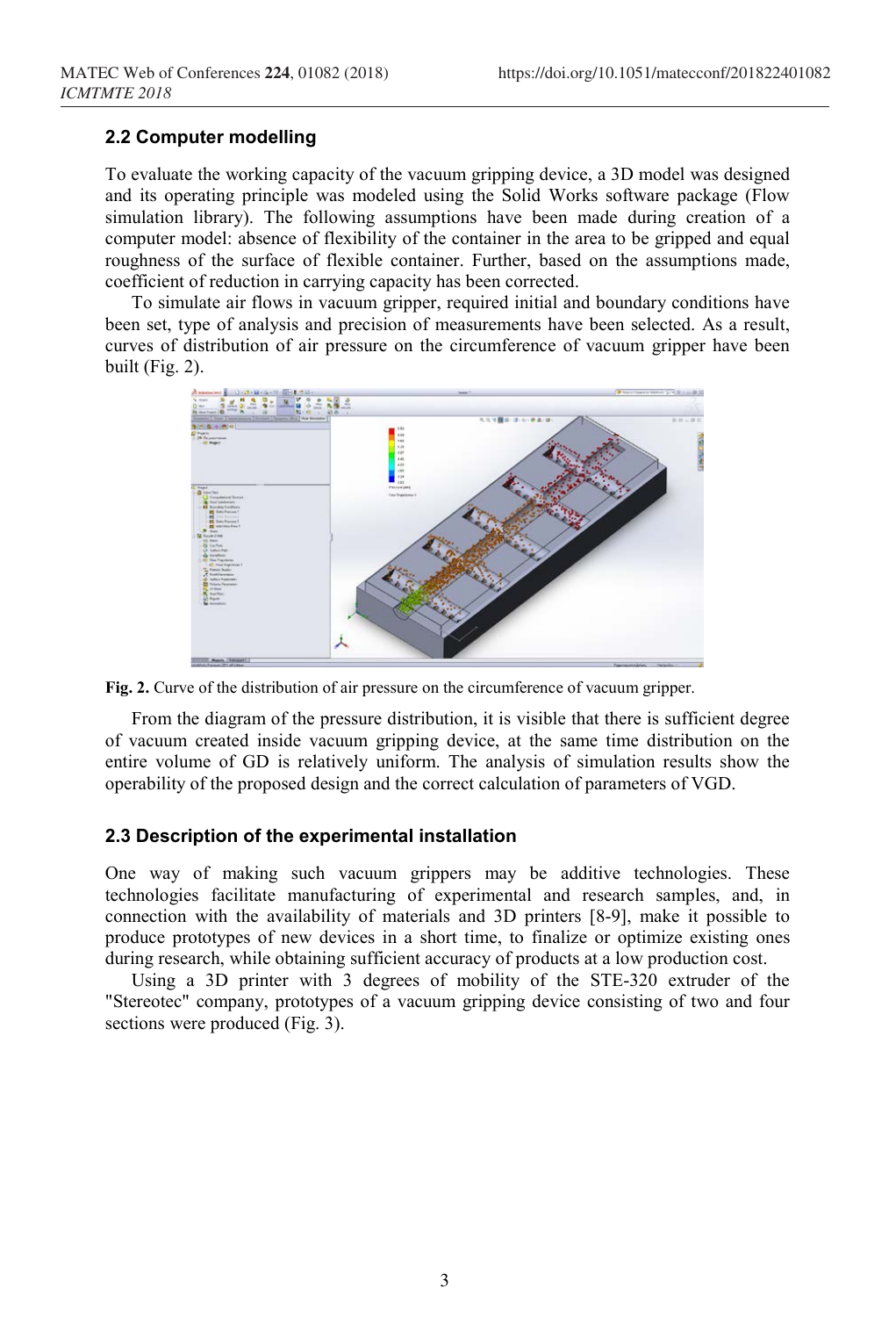

**Fig. 3.** The prototype of a modular VGD produced by the additive technology method: a) FC is captured by all sections, b) FC is captured by the central sections, 1 - control cabinet, 2 – pneumatic cylinder, 3 - VGD, 4 - flexible container.

Control system of the installation is based on PLK FX 3U by Mitsubishi Electric and pneumatic equipment by Camozzi. Microcontroller Arduino UNO is used for automation of the conduction of experiment and processing of results, which is connected to PLK through adapting circuit board based on transistor logic, transforming signals from the outputs of microcontroller 5V into the signals with the voltage of 24V, transferred to PLK that controls electric pneumatic distributors, displacing pneumatic cylinders with VGD and switching vacuum on different VGDs. Ultrasound sensors that measures the distance to the flexible container allow to judge whether it was gripped and opened successfully or not. Vacuum machine creates necessary vacuum the degree of which is measured with pressure sensor connected to the microcontroller and is displayed on vacuum meter for visual control. The degree of vacuum is regulated by servomotor, which conducts the tilt of throttle of regulator to a given degree. Information about current level of vacuum, general quantity of conducted experiments and the number of successful ones is shown on the display. Information from the microcontroller is transmitted to personal computer through a USB port (virtual COM-port).

A program is uploaded to the microcontroller that allows to conduct series of experiments with 100 tests for different degrees of vacuum in automatic mode. Following the launch of the program by pressing button "Launch" a signal is sent from the controller to the servomotor, which rotates, opening regulator that connects the vacuum machine with the vacuum gripping device. After conducting a series of 100 tests, the servomotor interacts with the regulator increasing the degree of vacuum, and the series of tests are repeated.

If the probability of gripping is 100% (all gripping is successful) after conclusion of the series of tests, one more series is conducted and the trial is concluded. Results of the tests are transferred to a computer for further analysis in Microsoft Excel.

# **3 Results and discussion**

Preliminary tests of manufactured samples of modular VGDs were carried out. All samples had vacuum chambers with conical cross-section and working diameter of 2 mm (outer diameter of the chamber). Earlier research was performed using vacuum suction cups with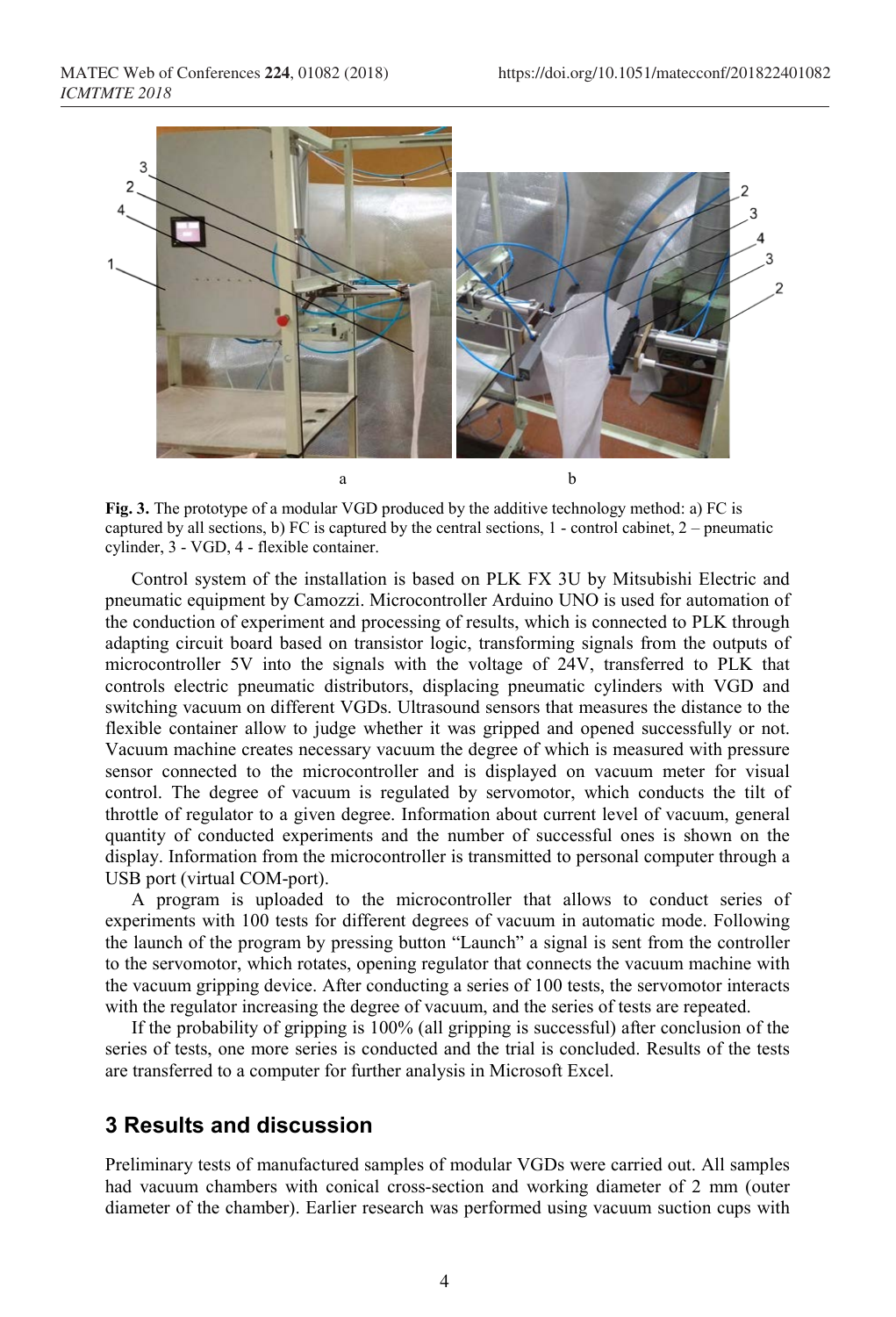diameters of 30, 40 and 50 mm, the results are described in [10]. Fig. 4 shows the results of an experiment using vacuum grippers in the form of vacuum grippers with a diameter of 30 and 50 mm with internal dimensions of the vacuum chambers 11 and 20 mm, respectively, and a modular gripping device with chambers 2 mm in diameter. Reliable gripping of FC is achieved at the degree of underpressure of -20 kPa (with a diameter of vacuum chambers of 11 mm) and -22 kPa (20 mm) with vacuum suction cups, and at -16 kPa (2 mm) with modular grippers.





Based on the results of the experiment, it was established that the quality and probability of successful gripping and holding of FC increases with decrease in diameter and the increase in a number of vacuum chambers, which correlates with increase in speed of lowering of carrying capacity of VGD caused by leakage of air through air-penetrating material of FC and faster underpressurizing. At the same time, increase in the number of vacuum suction cups allows to increase holding force only in the case if vacuum machine allows for required consumption.

The best result was shown by a prototype with vacuum chambers protruding from the gripping area and their random arrangement, because weaved structure of FC has a linear arrangement of pores.

Preliminary tests of the manufactured prototype confirmed the operability of this type of VGD, but an important issue remains to carry out experimental research and optimize the parameters of the developed VGD (the number and dimensions of the vacuum chambers, the required degree of vacuum, etc.).

## **4 Conclusions**

The use of the proposed device provides a significant increase in efficiency of holding and manipulating of flexible container from air-penetrating material during filling in comparison with the existing ones. This is provided by the possibility to independently engage different parts of the vacuum gripper of the gripper mechanism and the opening mechanism, creating the necessary vacuum in the vacuum chambers of these grippers. Thus, the gripping and holding of the neck of flexible container occurs over its entire width during gripping and transportation to the loading nozzle, which prevents the flexible